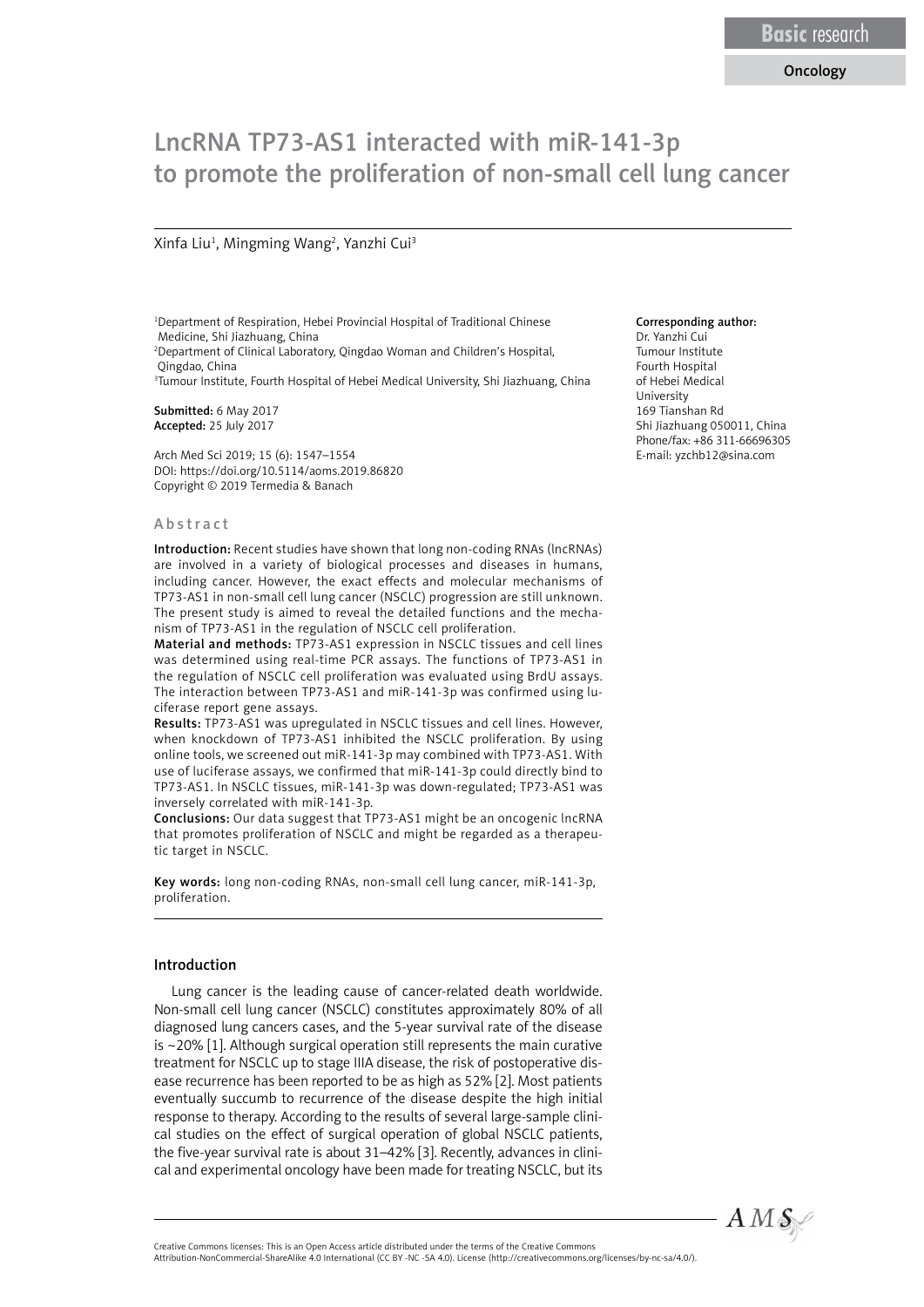complicated pathology is unclear, and more work is required to identify novel molecules that are involved in the process. Therefore, investigation of the molecular mechanisms underlying NSCLC tumourigenesis may aid in the development of novel therapeutic targets and strategies for the treatment of the malignancy.

Some studies using deep transcriptome sequencing and microarrays have led to the estimation that 70–90% of the human genome is transcribed into non-protein-coding RNA [4–6]. Small non-coding RNAs such as microRNAs have been studied extensively, and their roles in gene regulation and cell function have been elucidated in numerous cancers [7–9]. Long non-coding RNAs (lncRNAs) are non-coding RNAs of more than 200 nucleotides (nt) in length and are characterised by diverse and complex sequences and mechanisms of action. Recent studies indicate that lncRNAs are involved in a variety of biological processes and diseases in humans, including cancers. Thus, lncRNAs have emerged as a new regulator in cancer research, and several studies have shown that some lncRNAs function as oncogenes, tumour suppressor genes, or both, depending on the circumstances [10–13].

Several lncRNAs have been reported to be involved in glioma. HOTAIR, a cell cycle-associated lncRNA, has been revealed to primarily serve as a prognostic factor for glioma patient survival, as well as a biomarker for identifying glioma molecular subtypes [14]. LncRNA HULC enhances epithelial-mesenchymal transition to promote tumorigenesis and metastasis of HCC via the miR-141-3p-3p/ ZEB1 signalling pathway. LncRNA BANCR expression was remarkably increased in HCC tissues; BANCR downregulation in Hep3B cells impaired cell proliferation, promoted cell apoptosis, reduced cell invasion and migration, led to downregulated venetian, and unregulated E-cadherin protein levels [15–17]. TP73-AS1, a lncRNA transcribed from chromosome1p36, has been reported to be associated with cell proliferation and tumour progress. Previous studies predicted that TP73-AS1 might be up-regulated in HCC cells through a bioinformatics database [18–20]. Although emerging evidence has suggested that TP73-AS1 associated with cancer progression and prognosis, the detailed role of TP73-AS1 in NSCLC and the underlying mechanism remains unclear.

Several studies have indicated that some specific lncRNAs can function as miRNA sponges to control miRNAs available for binding with their targets, functionally liberating mRNA transcripts targeted by certain miRNAs [21–25]. Actually, one miRNA may have multiple mRNA targets, so it may be involved in diverse pathological processes. Meanwhile, the 3-UTR of target mRNA can be

recognised by multiple miRNAs, and they can alter cellular responses via a coordinated network. Several miRNAs (miR-133b, miR-34, miR-107, miR-433 and miR-205, miR-141-3p) have been observed to be aberrantly expressed in cancer tissue and are involved in regulation of multiple biological processes such as cell proliferation, apoptosis, migration, and invasion [26–29].

In the current study, we investigate the interaction between TP73-AS1 and miR-141-3p, which can regulate NSCLC cell growth. Our findings provide a novel understanding of the TP73-AS1 and miR-141-3p axis in NSCLC cell proliferation and the molecular mechanism involved in the process of tumorigenesis.

# Material and methods

## Clinical specimens

Fifty-five paired NSCLC specimens and corresponding adjacent non-tumour tissues were recruited from tumour surgical resection in the Fourth Hospital of Hebei Medical University from February 2012 to December 2016. The adjacent non-tumour tissues were pathologically evaluated and in all cases they were lung tissue. None of these NSCLC patients were treated with radiotherapy, chemotherapy, or immunotherapy prior to operation. After surgery was completed, all of the tissue samples were immediately snap-frozen in liquid nitrogen and then stored at –80°C until use.

The Medical Ethics Committee of the Fourth Hospital of Hebei Medical University approved this study. Written, informed consent conforming to the tenets of the Declaration of Helsinki were obtained from each participant prior to the study.

# Cell lines

Human NSCLC cells line such as A459 and SPC-A1 and immortalised normal human bronchial epithelial cell line (16HBE) were purchased from American Type Culture Collection (ATCC, Manassas, VA, USA). A459 and SPC-A1 were cultured in Dulbecco's modified Eagle's medium (DMEM) (Gibco Co., USA) including 10% foetal bovine serum (FBS) (Gibco Co., USA), 100 U/ml penicillin, and 100 ug/ ml streptomycin. 16HBE cell line was maintained in cell culture medium consisting of 1 : 1 Medium 199 and MCDB105 medium (Sigma-Aldrich) with 10% FBS and 10 ng/ml EGF (Sigma-Aldrich). All cells were cultured at 37°C in a humidified atmosphere of 5% CO2 on 0.1% gelatine-coated culture flasks.

## Cell transfection

Both the miRNA mimics, siRNAs, and negative controls were synthesised by Ruibo Company (Guangzhou, China). Oligonucleotide and plas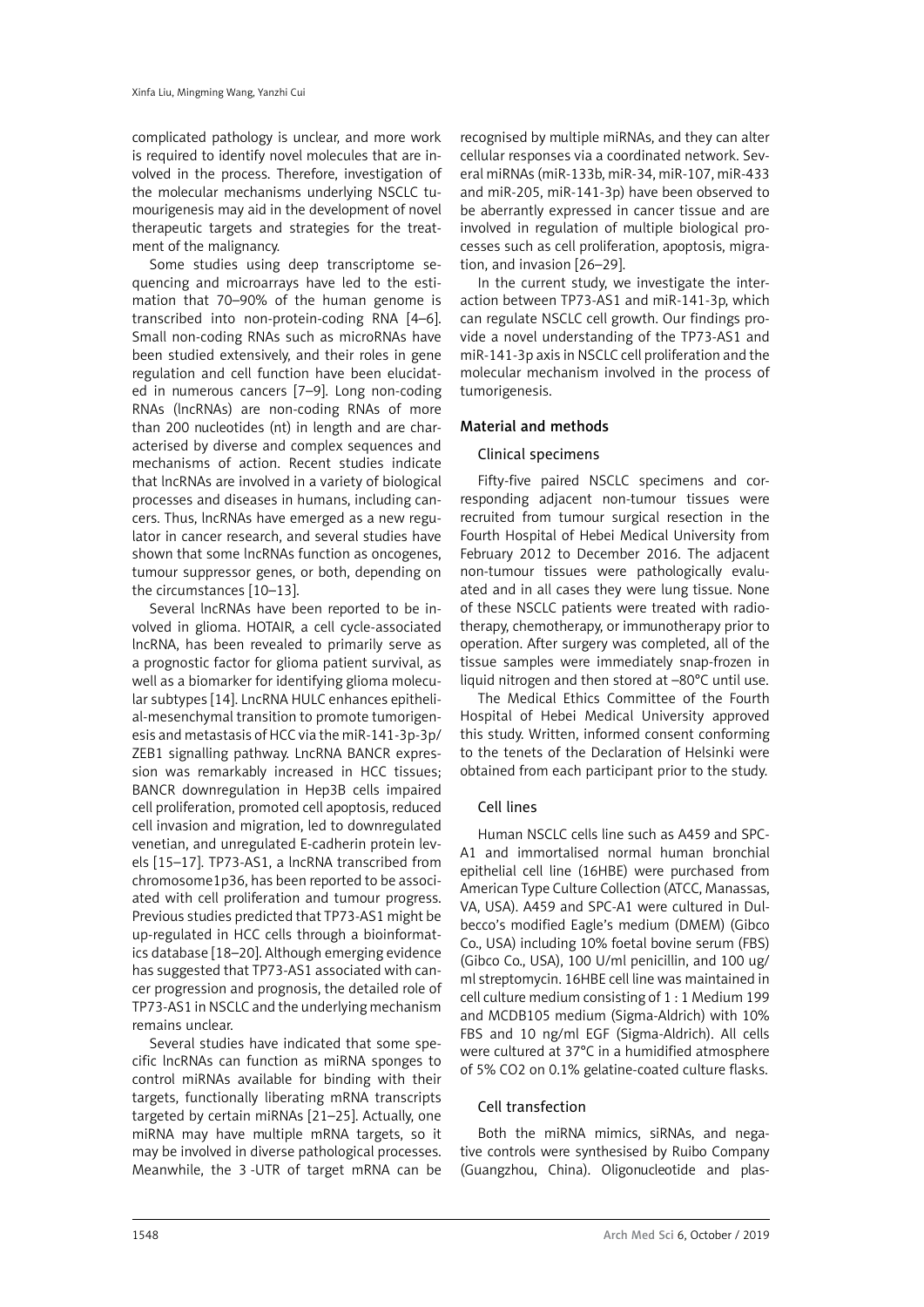mid transfection were conducted by using Lipofectamine™ 2000 transfection reagent (Invitrogen, USA) followed by the protocol recommended by the manufacturer. Cells were plated in six-well plates or 96-well plates, transfected, incubated for 48 h, and used for further assays or RNA/protein extraction.

# BrdU cell proliferation assay

DNA synthesis in proliferating cells was determined by measuring 5-bromo-2-deoxyuridine (BrdU) incorporation. BrdU assays were performed at 48 h after transfecting A459 and SPC-A1 cells with si-NC or si-TP73-AS1. After seeding the infected cells in 96-well culture plates at a density of 2  $\times$  10<sup>3</sup> cells/well, they were cultured for 24 h or 48 h, and incubated with a final concentration of 10 μM BrdU (BD Pharmingen, San Diego, CA, USA) for 2 h to 24 h. When the incubation period ended, the medium was removed, the cells were fixed for 30 min at RT, incubated with peroxidase-coupled anti-BrdU-antibody (Sigma-Aldrich) for 60 min at RT, washed three times with PBS, incubated with peroxidase substrate (tetramethylbenzidine) for 30 min, and the absorbance values were measured at 450 nm. Background BrdU immunofluorescence was determined in cells not exposed to BrdU but stained with the BrdU antibody.

## RNA extraction and Quantitative RT-PCR

Total RNA was extracted with TRIzol reagent (Life Technologies, Carlsbad, CA, USA) according to a previous report. The resulting RNA pellet was dissolved in 20 ml of RNase-free water and then stored at –80°C for subsequent examination. Then the RNA sample reverse transcriptions were synthesised for lncRNA and miRNA expression assays from total RNA of the same sample in a 30 μl volume, including 2 μl total RNA, 2 μl reverse transcription primer (random primers for U6 snRNA and Bulge-LoopTM miRNA, RiboBio, China), 5 μl RT buffer, 0.5 μl PrimeScript™ II Reverse Transcriptase (200 U/μl), 0.5 μl RNase inhibitor (40 U/ μl), 2 μl dNTP (2.5 mM), and 18 μl ddH $_{\rm 2}$ O. qRT-PCR was done by using qRT-PCR using the 7500HT Fast Real-Time PCR System. Each reaction was carried in a total volume of 20 μl including 1 μl cDNA, 10 μl SYBR Premix Ex TaqÔ II (TaKaRa Biotechnology Co. Ltd., China), 0.5 μl/primer, and 9 μl ddH2O, where the program was set to 95°C in 5 min for pre-incubation, 40 cycles at 95°C in 5 seconds and at 60°C in 20 s for the annealing and amplification, as well as final addition dissociation curve. The following primers were used to detect the expression of TP73-AS1 and GAPDH (internal control): TP73- AS1 F: 5′-CCGGTTTTCCAGTTCTTGCAC-3′, TP73-AS1 R: 5′-GCCTCACAGGGAAACTTCATGC-3′, GAPDH F: 5′-AGAAGGCTGGGGCTCATTTG-3′, and GAPDH R:

5′-AGGGGCCATCCACAGTCTTC-3, miR-141-3p RT: GTCGTATCCAGTGCAGGGTCCGAGGTATTCGCACTG-GATACGACTCCAAC, F: GGCGCATCTTCCAGTACAGT, U6 F: CTCGCTTCGGCAGCACA R: AACGCTTCACGAA TTTGCGT. The relative expression level of miRNAs was normalised to U6 small nucleolar RNA. All qRT-PCR runs were repeated in three replications. The results were calculated with the 2–ΔΔ*Ct* method.

# Dual luciferase reporter assay

HEK293 cells were seeded into a 24-well plate. Wild-type and mutated TP73-AS1 (wt-TP73-AS1 and mut-TP73-AS1 containing an 8 bp mutation in the predicted binding sites of miR-141) luciferase reporter gene vectors were constructed based on the guidelines of the QuikChange Lighting Site-Directed Mutagenesis Kit (Stratagene, La Jolla, CA, USA). miRNA mimics and their negative control (NC) were synthesised by Guangzhou Rui Bo Biological Technology Co. Ltd., China. For the luciferase reporter detection, HEK293T cells were planted in RPMI media containing 10% foetal bovine serum at  $5 \times 10^4$ cells per well in 24-well plates. After 24 h, these cells were co-transfected with 50 ng psiCHECK2- 3'UTR wild-type or mutant reporter plasmids. In the meantime, these wells of cell culture were added by 100 nM of miRNAs mimic or miR-NC by using Lipofectamine 2000 transfection reagent (Invitrogen, Carlsbad, CA, USA). The activities of firefly and Renilla luciferases were assessed after 48 h by using Dual-Glo® Luciferase Assay System (Promega, Cat. E2920, USA), based on the manufacturer's protocols. Each treatment was performed in triplicate in three independent experiments.

# Statistical analysis

The results are shown as the mean ± SEM. The Welch's corrected unpaired *T* test and the Kruskal-Wallis test were used to compare continuous variables. The  $\chi^2$  test and Fisher's exact test were used to compare categorical variables. The relative expression of miR-141-3p was calculated using the 2–ΔΔ*Ct* method, whereby the average cycle threshold (*Ct*) values of miR-141-3p were subtracted from the *Ct* values of U6. *P*-values less than 0.05 were considered statistically significant. All statistical analyses were performed using SPSS (Statistical Package for the Social Sciences) software (version 18.0; SPSS Inc.).

# Results

## The level of TP73-AS1 was increased in NSCLC tissues and cell lines

Initially the expression levels of TP73-AS1 in 55 paired samples (NSCLC specimens and corresponding adjacent non-tumour tissues) were ex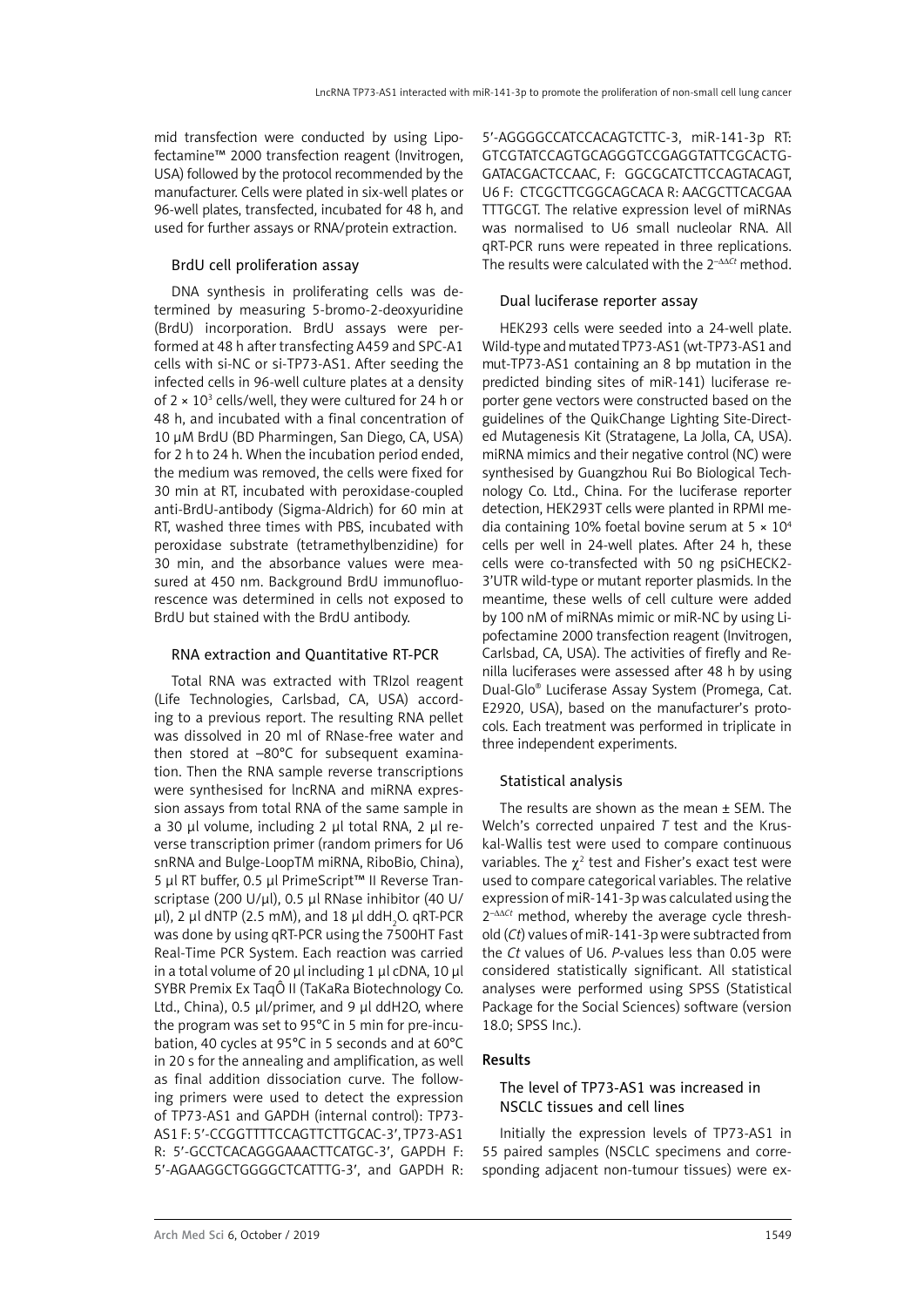amined using real-time PCR. Results indicated that TP73-AS1 expression was significantly unregulated in tumour tissues compared that of paired normal tissues (Figure 1 A). Then TP73-AS1 expressions in two human NSCLC cell lines A459 and SPC-A1 and immortalised normal human bronchial epithelial cell line (16HBE) as control were determined using real-time PCR. Results suggested that the levels of TP73-AS1 expression were also at higher levels in A459 and SPC-A1 cell lines, compared to the control group (Figure 1 B). These data provide potential evidence that TP73-AS1 was more expressed in NSCLC tissues and cell lines and may be related to poorer prognosis; however, the detailed mechanism underlying the action of TP73-AS1 on NSCLC remains unclear.

## TP73-AS1 knockdown suppressed NSCLC cell proliferation

Higher lncRNA TP73-AS1 levels in both NSCLC tissues and cell lines as compared to non-cancer controls suggested that lncRNA TP73-AS1 might play a key role in NSCLC tumourigenesis. To investigate the detailed functions of TP73-AS1 in NS-CLC, we generated a series of functional assays. We designed lncRNATP73-AS1 siRNA1, which we transfected into A459 and SPC-A1 cells to achieve TP73-AS1 knockdown, as verified using real-time PCR assays (Figure 2 A). After TP73-AS1 was knocked down, the cell proliferation was monitored with use of BrdU. As shown in Figure 2 B, the proliferation of A459 and SPC-A1 cells was significantly down-regulated by TP73-AS1 knockdown compared to the si-NC (negative control) group.

## LncRNA TP73-AS1 interacted with miR-141-3p

Recently, it has been reported that lncRNAs can act as miRNA sponges, reducing their regulatory effect on mRNAs. This function introduces an extra layer of layer of complexity in the miRNA-target interaction network. Dysfunction of non-coding RNAs, mainly lncRNAs and miRNAs, can affect processes, including cancer cell proliferation, apoptosis, invasion, and the metastatic process in cancer's complexity in the miRNA-target interaction network. Among well-established miRNAs in cancers, miR-141 plays an essential role in the regulation of cancer cell proliferation. Furthermore, we employed luciferase assays to confirm the miR-141 regulation of TP73-AS1. A wild-type and mutated TP73-AS1 (wt-TP73-AS1and mut-TP73- AS1 containing an 8 bp mutation in the predicted binding sites of miR-142) luciferase reporter gene vector was constructed (Figure 3 A). These indicated vectors were co-transfected into HEK293 cells with miR-142 mimics or miR-142 NC; the luciferase activity was then monitored. Results showed that the luciferase activity of wt-TP73-AS1 vector could be significantly suppressed by miR-141



Figure 1. High TP73-AS1 expression in NSCLC tissues and cell lines. A - A total of 55 paired NSCLC tissues and tumour tissues were monitored for TP73-AS1 expression using real-time PCR assays. **B** - TP73-AS1 expression in NSCLC cell lines, A459, SPC-A1 and a normal cell line, using real-time PCR assays. The data are presented as mean ± SD of three independent experiments \**p* < 0.05, \*\**p* < 0.01, \*\*\**p* < 0.001.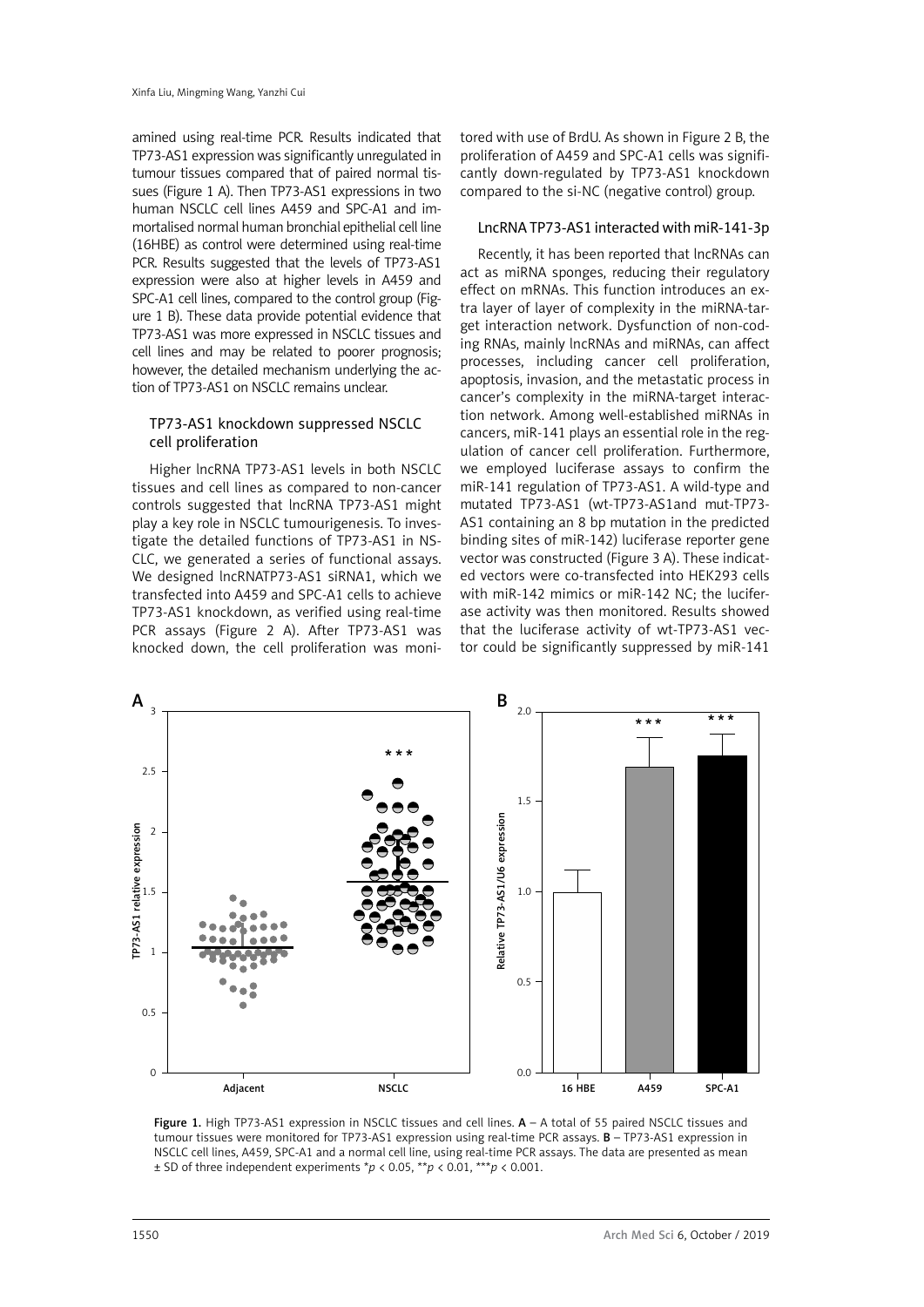

Figure 2. TP73-AS1 knockdown inhibited NSCLC cell proliferation. A - si-TP73-AS1 was transfected into A459 and SPC-A1 cells to achieve TP73-AS1 knockdown, as verified using real-time PCR. B – After si-TP73-AS1 transfection, the cell viability of A459 and SPC-A1 was determined using BrdU assays. The data are presented as mean ± SD of three independent experiments \**p* < 0.05, \*\**p* < 0.01.



Figure 3. LncRNA TP73-AS1 interacted with miR-141-3p.  $A - A$  wild-type and mutated TP73-AS1 (wt-TP73-AS1 and mut-TP73-AS1 containing an 8 bp mutation in the predicted binding sites of miR-141) luciferase reporter gene vector was constructed. **B** – After overnight culture, cells were co-transfected with the indicated vectors and miR-141 mimics. Luciferase assays were performed 48 h after transfection using the Dual Luciferase Reporter Assay System to determine the luciferase activity. C – Expression levels of miR-141-3p in a total of 55 paired tumours was monitored using real-time PCR assays. The data are presented as mean  $\pm$  SD of three independent experiments \**p* < 0.05, \*\**p* < 0.01.

mimics; after mutation in the predicted binding sites of miR-141 in TP73-AS1, the effect of miR-141 mimics or miR-141 NC on luciferase activity was abolished (Figure 3 B), indicating that TP73- AS1 could directly bind to miR-141. We revealed that TP73-AS1 might act as a competing endogenous RNA (ceRNA) to promote NSCLC cell proliferation by sponging miR-141. Finally, we evaluated the expression levels of TP73-AS1 and miR-142 in tumour tissues. As exhibited by real-time PCR assays, miR-141 expression was significantly down-regulated in NSCLC tissues (Figure 3 C).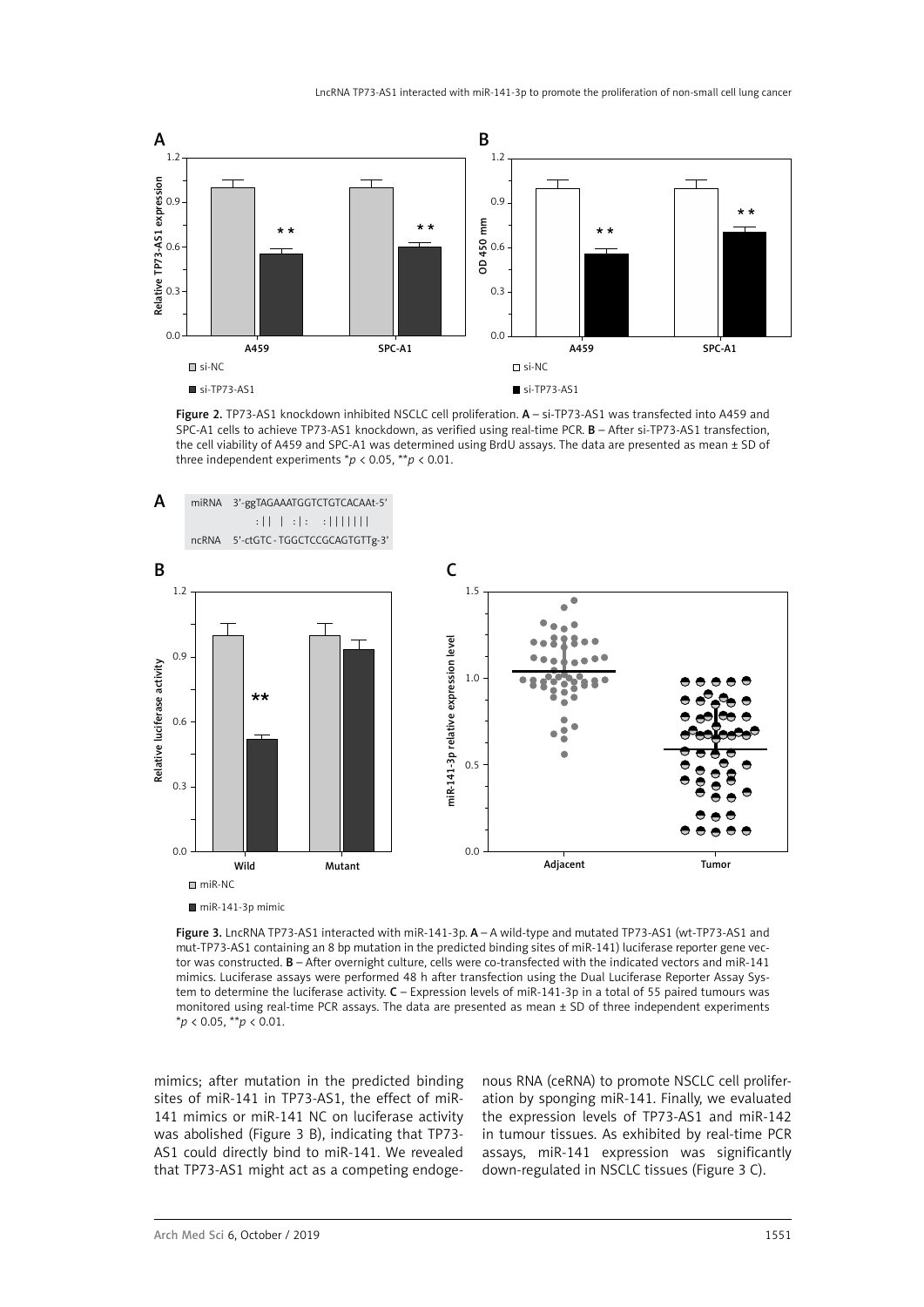### Discussion

Studies have demonstrated that among ncRNAs, ~18% of lncRNAs are associated with human tumours, compared with only 9% of human protein-coding genes, suggesting that lncRNAs could act as major contributors to carcinogenesis and cancer progression [30, 31]. Many ncRNAs show abnormal expression patterns in cancerous tissues. These include miRNAs, long mRNA-like ncRNAs, GAS5, SNORD50, telomerase RNA, and Y RNAs [32–35]. The miRNAs are involved in the large-scale regulation of many protein coding genes; the Y RNAs are important for the initiation of DNA replication, telomerase RNA that serves as a primer for telomerase, an RNP that extends telomeric regions at chromosome ends (see Telomeres and disease for more information). The direct function of the long mRNA-like ncRNAs is less clear.

LncRNA TP73-AS1 is located on human chromosomal band 1p36.32. TP73-AS1 is the antisense of the coding gene TP73, which encodes a product that shares structural and functional characteristics with TP53. Global genomic analysis has shown that up to 70% of protein-coding transcripts have antisense partners, and the perturbation of the antisense RNA alters the expression of the sense gene. TP73-AS1 covers substantial portions of TP73, suggesting that TP73-AS1 may function by posttranscriptional regulation of TP73 gene expression. LncRNA TP73-AS1 has been reported to be upregulated in oesophageal squamous cell carcinoma [18–20]. LncRNA TP73-AS1 knockdown inhibited BDH2 expression in EC9706 and KYSE30 cells, whereas BDH2 knockdown repressed oesophageal cancer cell proliferation and induced apoptosis via the caspase-3-dependent apoptotic pathway [19]. To the best of our knowledge, information on lncRNA TP73-AS1 in NSCLC is still limited.

In the current study, we initially monitored TP73-AS1 expression in a large panel of 55 paired NSCLC tissues and adjacent normal tissues. A significantly higher expression level of TP73-AS1 in NSCLC tissues was observed compared to the adjacent normal tissues. Consistently, the expression level of TP73-AS1 was obviously higher in NS-CLC cell lines compared to that of the normal cell lines. Then, we designed lncRNA TP73-AS1 siRNA to block TP73-AS1 expression, and thus attenuate proliferation of NSCLC. We found that lncRNA TP73-AS1 siRNA inhibits NSCLC cell proliferation. These results are in agreement with the findings of Yang, *et al.*, who reported that lnRNA TP73-AS1 is significantly downregulated in NSCLC as compared to normal lung tissues ( $p < 0.001$ ), but it is strongly unregulated in large-cell carcinoma specimens compared to adenocarcinoma, smallcell lung cancer, and squamous cell carcinoma tissues [36]. These findings indicate that lnRNA

TP73-AS1 may play an important role in the development and progression of various tumours.

In recent years, it has been proven that in a variety of cell processes, lncRNAs played a vital role by acting as ceRNAs to mediate the miRNAs. Hamada *et al.* demonstrated that a deregulated triplet, composed of mRNA (RFX1), lncRNA (TP73- AS1), and miRNA (miR-197), contributed to the development and progression of glioblastoma multiforme [37]. These studies suggest that this lncRNA-microRNA interaction plays an important role in cancer progression through regulation of cancer growth and metastasis. In the present study, we investigated the interaction between TP73-AS1 and miR-141-3p for the first time: TP73- AS1 and miR-141-3p could dually regulate each other in a negatiThe miR-141-3p is believed to play an essential role in tumour suppression by inhibiting epithelial-mesenchymal transition (EMT), the initiating step of metastasis (Korpal). EMT occurs as part of embryonic development and shares many similarities with cancer progression [38–40]. During EMT, cells lose adhesion and increase in motility. This is characterised by repression of

E-cadherin expression, which also occurs during the initial stages of metastasis [41–43]. By contrast, miR-141-3p has been shown to promote the last step of metastasis in which migrating cancer cells undergo MET during their colonisation at distant tissues. In a series of mouse mammary isogenic cancer cell lines, the miR-141-3p family is highly expressed only in the cells that are able to form metastases (4T1 cells) but not in other cells that are unable to colonise (4TO7 cells). Overexpression of miR-141-3pc in non-metastatic 4TO7 cells readily enables MET and colonisation of the liver and lung. miR-14-3p targets the E-cadherin transcriptional repressors ZEB1 and ZEB2. Knockdown of miR-141-3p and miR-200b has been shown to reduce E-cadherin expression thus increasing cell motility and inducing EMT [44–47].

In conclusion, the TP73-AS1/miR-142 axis may play a key role in NSCLC cell proliferation and may provide a therapeutic application in NSCLC patients.

### Acknowledgments

Xinfa Liu and Mingwing Wang equally contributed and should be considered as co-first authors.

### Conflict of interest

The authors declare no conflict of interest.

### References

- 1. Siegel RL, Miller KD, Jemal A. Cancer statistics, 2016. CA Cancer J Clin 2016; 66: 7-30.
- 2. Park C, Lee IJ, Jang SH, Lee JW. Factors affecting tumor recurrence after curative surgery for NSCLC: impacts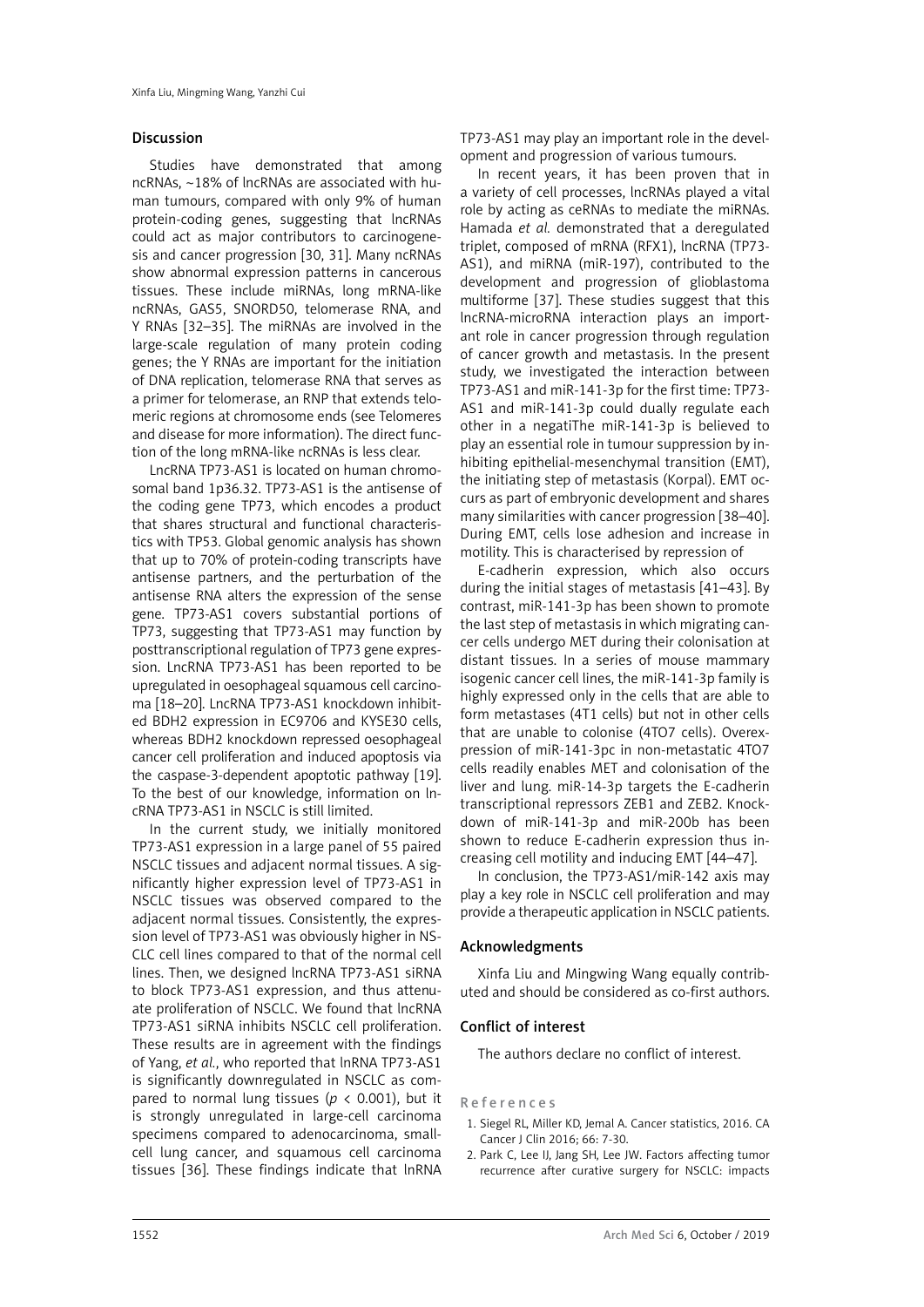of lymphovascular invasion on early tumor recurrence. J Thorac Dis 2014; 6: 1420-8.

- 3. Sherwood J, Dearden S, Ratcliffe M, Walker J. Mutation status concordance between primary lesions and metastatic sites of advanced non-small-cell lung cancer and the impact of mutation testing methodologies: a literature review. J Exp Clin Cancer Res 2015; 34: 92.
- 4. Chen J, Hu L, Wang J, et al. Low expression LncRNA TUBA4B is a poor predictor of prognosis and regulates cell proliferation in non-small cell lung cancer. Pathol Oncol Res 2017; 23: 265-70.
- 5. Zequn N, Xuemei Z, Wei L, et al. The role and potential mechanisms of LncRNA-TATDN1 on metastasis and invasion of non-small cell lung cancer. Oncotarget 2016; 7: 18219-28.
- 6. Nie W, Ge HJ, Yang XQ, et al. LncRNA-UCA1 exerts oncogenic functions in non-small cell lung cancer by targeting miR-193a-3p. Cancer Lett 2016; 371: 99-106.
- 7. Hu X, Bao J, Wang Z, et al. The plasma lncRNA acting as fingerprint in non-small-cell lung cancer. Tumour Biol 2016; 37: 3497-504.
- 8. Li P, Li J, Yang R, et al. Study on expression of lncRNA RGMB-AS1 and repulsive guidance molecule b in nonsmall cell lung cancer. Diagn Pathol 2015; 10: 63.
- 9. Zhao JJ, Chen PJ, Duan RQ, Li KJ, Wang YZ, Li Y. miR-630 functions as a tumor oncogene in renal cell carcinoma. Arch Med Sci 2016; 12: 473-8.
- 10. Xie X, Liu HT, Mei J, et al. LncRNA HMlincRNA717 is down-regulated in non-small cell lung cancer and associated with poor prognosis. Int J Clin Exp Pathol 2014; 7: 8881-6.
- 11. Yang YR, Zang SZ, Zhong CL, Li YX, Zhao SS, Feng XJ. Increased expression of the lncRNA PVT1 promotes tumorigenesis in non-small cell lung cancer. Int J Clin Exp Pathol 2014; 7: 6929-35.
- 12. Schmidt LH, Gorlich D, Spieker T, et al. Prognostic impact of Bcl-2 depends on tumor histology and expression of MALAT-1 lncRNA in non-small-cell lung cancer. J Thorac Oncol 2014; 9: 1294-304.
- 13. Yang Y, Li H, Hou S, Hu B, Liu J, Wang J. The noncoding RNA expression profile and the effect of lncRNA AK126698 on cisplatin resistance in non-small-cell lung cancer cell. PLoS One 2013; 8: e65309.
- 14. Huang K, Sun J, Yang C, et al. HOTAIR upregulates an 18-gene cell cycle-related mRNA network in glioma. Int J Oncol 2017. doi: 10.3892/ijo.2017.3901.
- 15. Xiong H, Ni Z, He J, et al. LncRNA HULC triggers autophagy via stabilizing Sirt1 and attenuates the chemosensitivity of HCC cells. Oncogene 2017; 36: 3528-40.
- 16. Li SP, Xu HX, Yu Y, et al. LncRNA HULC enhances epithelial-mesenchymal transition to promote tumorigenesis and metastasis of hepatocellular carcinoma via the miR-200a-3p/ZEB1 signaling pathway. Oncotarget 2016; 7: 42431-46.
- 17. Zhao J, Fan Y, Wang K, et al. LncRNA HULC affects the differentiation of Treg in HBV-related liver cirrhosis. Int Immunopharmacol 2015; 28: 901-5.
- 18. Li S, Huang Y, Huang Y, et al. The long non-coding RNA TP73-AS1 modulates HCC cell proliferation through miR-200a-dependent HMGB1/RAGE regulation. J Exp Clin Cancer Res 2017; 36: 51.
- 19. Zhang R, Jin H, Lou F. The long non-coding RNA TP73- AS1 interacted with miR-142 to modulate brain glioma growth through HMGB1/RAGE pathway. J Cell Biochem 2018; 119: 3007-16.
- 20. Zang W, Wang T, Wang Y, et al. Knockdown of long non-coding RNA TP73-AS1 inhibits cell proliferation and

induces apoptosis in esophageal squamous cell carcinoma. Oncotarget 2016; 7: 19960-74.

- 21. Ahmad A, Maitah MY, Ginnebaugh KR, et al. Inhibition of Hedgehog signaling sensitizes NSCLC cells to standard therapies through modulation of EMT-regulating miRNAs. J Hematol Oncol 2013; 6: 77.
- 22. Wang DT, Ma ZL, Li YL, et al. miR-150, p53 protein and relevant miRNAs consist of a regulatory network in NS-CLC tumorigenesis. Oncol Rep 2013; 30: 492-8.
- 23. Ma K, Xu A, Cui S, Sun MR, Xue YC, Wang JH. Impaired GABA synthesis, uptake and release are associated with depression-like behaviors induced by chronic mild stress. Transl Psychiatry 2016; 6: e910.
- 24. Ma K, Guo L, Xu A, Cui S, Wang JH. Molecular mechanism for stress-induced depression assessed by sequencing miRNA and mRNA in medial prefrontal cortex. PLoS One 2016; 11: e0159093.
- 25. Ma K, Zhang H, Baloch Z. Pathogenetic and therapeutic applications of tumor necrosis factor-alpha (TNF-alpha) in major depressive disorder: a systematic review. Int J Mol Sci 2016; 17. pii: E733.
- 26. Asci R, Vallefuoco F, Andolfo I, Bruno M, De Falco L, Iolascon A. Trasferrin receptor 2 gene regulation by microRNA 221 in SH-SY5Y cells treated with MPP(+) as Parkinson's disease cellular model. Neurosci Res 2013; 77: 121-7.
- 27. Alvarez-Erviti L, Seow Y, Schapira AH, Rodriguez-Oroz MC, Obeso JA, Cooper JM. Influence of microRNA deregulation on chaperone-mediated autophagy and alpha-synuclein pathology in Parkinson's disease. Cell Death Dis 2013; 4: e545.
- 28. Zhang X, Guo J, Ai S, et al. Mutation analysis of micro RNA-7 gene in Chinese patients with Parkinson's disease. Zhong Nan Da Xue Xue Bao Yi Xue Ban 2012; 37: 1189-92.
- 29. Cho HJ, Liu G, Jin SM, et al. MicroRNA-205 regulates the expression of Parkinson's disease-related leucine-rich repeat kinase 2 protein. Hum Mol Genet 2013; 22: 608-20.
- 30. Chang L, Li C, Lan T, et al. Decreased expression of long non-coding RNA GAS5 indicates a poor prognosis and promotes cell proliferation and invasion in hepatocellular carcinoma by regulating vimentin. Mol Med Rep 2016; 13: 1541-50.
- 31. Hu L, Ye H, Huang G, et al. Long noncoding RNA GAS5 suppresses the migration and invasion of hepatocellular carcinoma cells via miR-21. Tumour Biol 2016; 37: 2691-702.
- 32. Soeno Y, Fujita K, Kudo T, et al. Generation of a mouse model with down-regulated U50 snoRNA (SNORD50) expression and its organ-specific phenotypic modulation. PLoS One 2013; 8: e72105.
- 33. Liang W, Lv T, Shi X, et al. Circulating long noncoding RNA GAS5 is a novel biomarker for the diagnosis of nonsmall cell lung cancer. Medicine (Baltimore) 2016; 95: e4608.
- 34. Mayama T, Marr AK, Kino T. Differential expression of glucocorticoid receptor noncoding RNA repressor Gas5 in autoimmune and inflammatory diseases. Horm Metab Res 2016; 48: 550-7.
- 35. Qian X, Xu C, Zhao P, Qi Z. Long non-coding RNA GAS5 inhibited hepatitis C virus replication by binding viral NS3 protein. Virology 2016; 492: 155-65.
- 36. Yu H, Xu Q, Liu F, Ye X, Wang J, Meng X. Identification and validation of long noncoding RNA biomarkers in human non-small-cell lung carcinomas. J Thorac Oncol 2015; 10: 645-54.
- 37. Hamada S, Satoh K, Miura S, et al. miR-197 induces epithelial-mesenchymal transition in pancreatic cancer